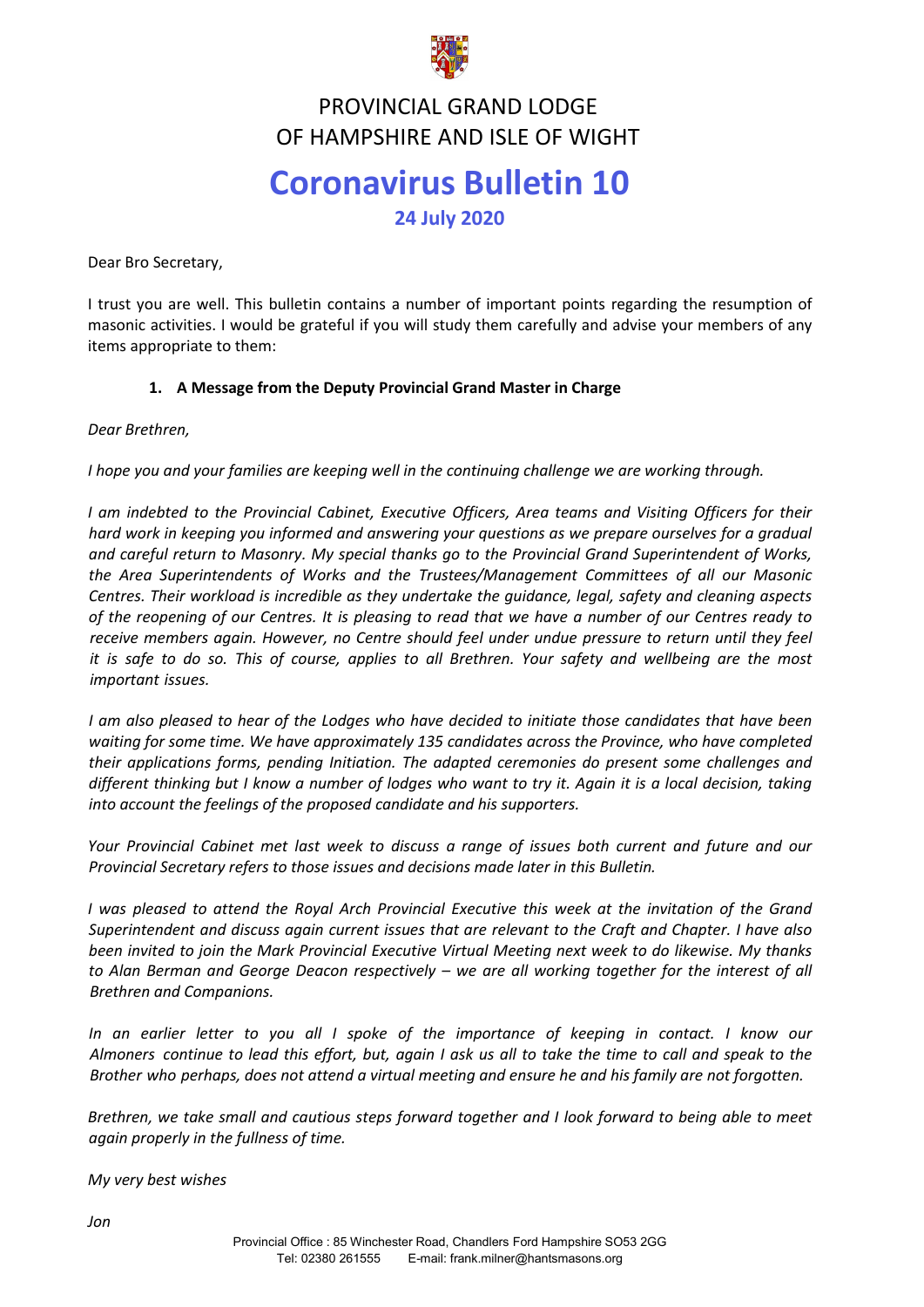#### **2. Provincial Office Opening**

The Provincial Office will be fully staffed Monday to Friday from 3<sup>rd</sup> August. However, visitors will only be received by prior appointment.

## **3. Masonic Centre Re-opening and Meeting Safely**

It is clearly important that everything is in place to ensure the safety of brethren before masonic meetings re-commence. To this end the Province recommends that the following three levels of action are satisfied before the Lodge meets:

- 1. The Provincial Grand Superintendent of Works and his team have been working tirelessly with Centre Management Teams to develop Risk Assessments and Method Statements (i.e. guidance and instructions for attendance) based on attached documents. It is ultimately the Centre Management's responsibility to declare the Centre Covid-safe and to present the Lodge Secretary with this documentation on request. The Lodge must then make its own assessment and decide if the measures are considered adequate before proceeding with Lodge meetings.
- 2. Certain issues may be considered specific to the Lodge and outside the control of the Centre. It is therefore essential that each Lodge develops and publishes additional guidance notes for its members to cover these points. This may include the sanitisation of Lodge equipment , the control of member numbers attending and their behaviour before, during and after the meeting and the conducting of LOIs and GPC meetings etc.
- 3. Brethren should be reminded via a statement on the Lodge summons and by an announcement before the meeting, that they have a responsibility to observe social distancing, to regularly use personal hand sanitiser and to wear face masks if they consider it necessary.

It is recommended that gloves should not be worn as they may interfere with the use of hand sanitiser. Interestingly, many lodges in the country did not resume the wearing of gloves after the Second World War, so there is no requirement and no national uniformity.

## **4. Festive Boards**

I refer you to the recent directive from Grand Lodge that Festive Boards are not currently permitted after Lodge Meetings. The current Government guidelines (at 6th July) state: *'Indoor gatherings should only be occurring in groups of up to 2 households (including support bubbles) while outdoor gatherings should only be occurring in groups of up to 2 households (or support bubbles), or a group of at most 6 people from any number of households. It is against the law to gather in groups of more than 30 people in private homes (including gardens and other outdoor spaces)'*. It is therefore considered that Festive Boards are contrary to these guidelines and to ignore this directive may bring Freemasonry into disrepute.

## **5. Entry in the Lodge Minutes after re-opening**

Grand Lodge has requested that the following statement is placed in the Lodge minutes of the first meeting after the suspension:

"As a result of the suspension, owing to the Coronavirus pandemic, by The MW the Grand Master of all meetings from 17 March 2020 to 17 July 2020, the Lodge was unable to meet."

## **6. Provincial AGM**

It is a requirement of the Provincial By-laws that a meeting of Provincial Grand Lodge is held annually. In order to conduct essential business such as the election of the Provincial Grand Treasurer and approval of Provincial Accounts etc., a 'business' meeting with a short agenda will be held at Botley Masonic Centre in late September and will be restricted to a maximum of 30 attendees. A small number of places